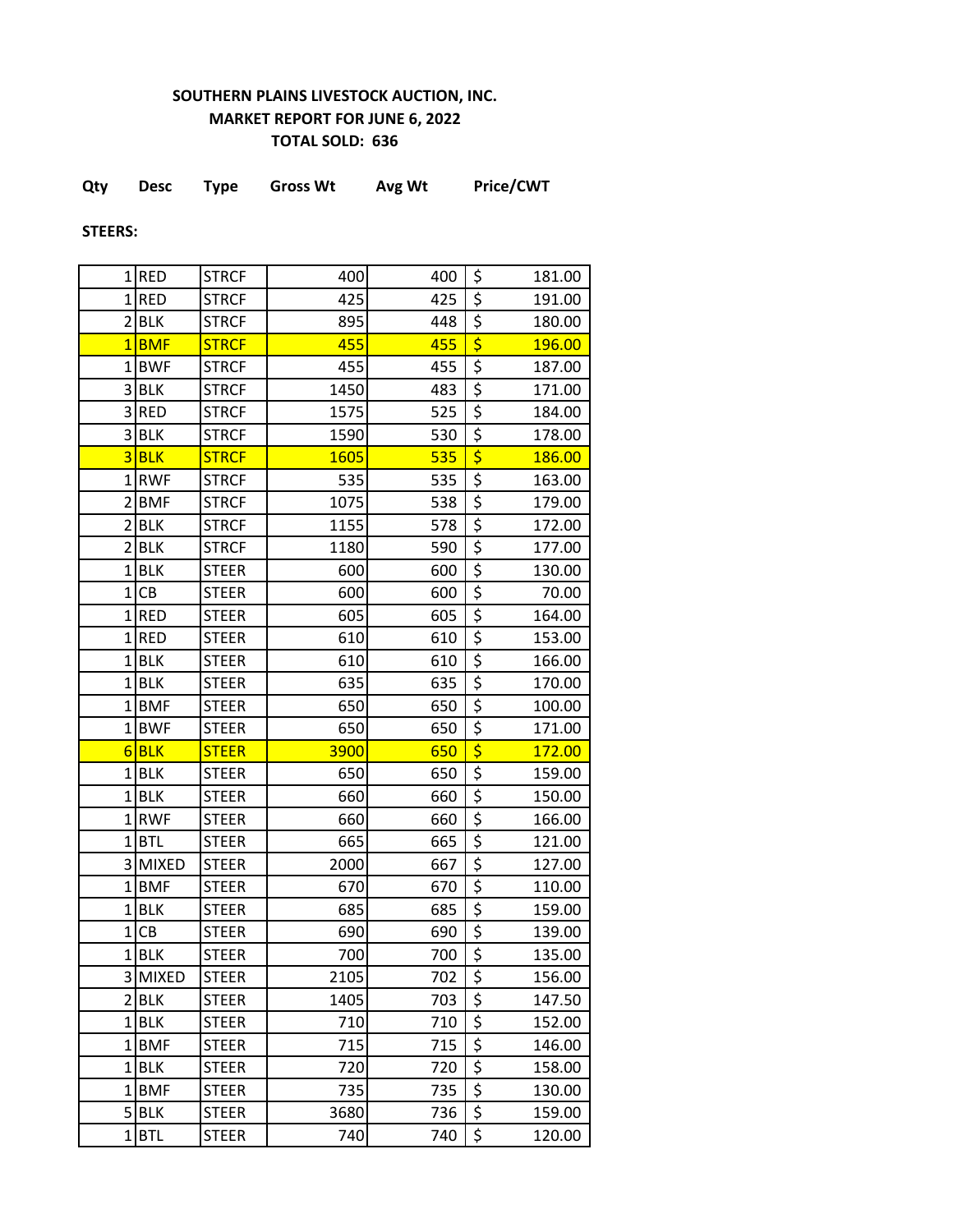| $\overline{2}$  | <b>RWF</b>              | <b>STEER</b>                 | 1490        | 745        | \$                                    | 157.00           |
|-----------------|-------------------------|------------------------------|-------------|------------|---------------------------------------|------------------|
|                 | 3 BLK                   | <b>STEER</b>                 | 2265        | 755        | \$                                    | 154.00           |
|                 | 3 BLK                   | <b>STEER</b>                 | 2280        | 760        | $\overline{\xi}$                      | 153.00           |
|                 | $2$ <b>BLK</b>          | <b>STEER</b>                 | 1520        | 760        | $\overline{\xi}$                      | 150.00           |
| $\overline{2}$  | <b>BWF</b>              | <b>STEER</b>                 | 1600        | 800        | $\overline{\xi}$                      | 150.00           |
|                 | 3BLK                    | <b>STEER</b>                 | 2410        | 803        | \$                                    | 152.00           |
|                 | $4$ BLK                 | <b>STEER</b>                 | 3265        | 816        | $\overline{\xi}$                      | 150.00           |
| 66              | MIXED                   | <b>STEER</b>                 | 53980       | 818        | $\overline{\boldsymbol{\varsigma}}$   | 158.50           |
|                 | $1$ BLK                 | <b>STEER</b>                 | 830         | 830        | \$                                    | 144.00           |
| 7               | <b>BWF</b>              | <b>STEER</b>                 | 5880        | 840        | $\overline{\xi}$                      | 142.00           |
|                 | $13$ BLK                | <b>STEER</b>                 | 11095       | 853        | \$                                    | 154.00           |
|                 | 59 MIXED                | <b>STEER</b>                 | 50960       | 864        | \$                                    | 154.50           |
| 52              | <b>MIXED</b>            | <b>STEER</b>                 | 45285       | 871        | \$                                    | 153.00           |
|                 | 59 MIXED                | <b>STEER</b>                 | 54550       | 925        | $\overline{\boldsymbol{\varsigma}}$   | 152.35           |
| $\mathbf{1}$    | <b>BLK</b>              | <b>STEER</b>                 | 975         | 975        | $\overline{\xi}$                      | 121.00           |
|                 | $1$ BLK                 | <b>STEER</b>                 | 985         | 985        | \$                                    | 121.00           |
| 12              | <b>MIXED</b>            | <b>STEER</b>                 | 12535       | 1,045      | $\overline{\xi}$                      | 128.75           |
|                 |                         |                              |             |            |                                       |                  |
| <b>BULLS:</b>   |                         |                              |             |            |                                       |                  |
|                 |                         |                              |             |            |                                       |                  |
|                 | $1$ BLK                 | <b>BULCF</b>                 | 320         | 320        | \$                                    | 200.00           |
| $1\vert$        | <b>BMF</b>              | <b>BULCF</b>                 | 325         | 325        | $\frac{5}{5}$                         | 198.00           |
|                 | $2$ <b>BLK</b>          | <b>BULCF</b>                 | 815         | 408        |                                       | 182.00           |
|                 | 1BWF                    | <b>BULCF</b>                 | 425         | 425        | $\overline{\xi}$                      | 65.00            |
| 1               | <b>BMF</b>              | <b>BULCF</b>                 | 515         | 515        | $\overline{\xi}$                      | 179.00           |
|                 | $1$ BLK                 | <b>BULCF</b>                 | 560         | 560        | $\overline{\xi}$                      | 161.00           |
| $\mathbf{1}$    | <b>BLK</b>              | <b>BULL</b>                  | 605         | 605        | \$                                    | 157.00           |
|                 | 3 BLK                   | <b>BULL</b>                  | 1955        | 652        | $\overline{\mathbf{S}}$               | 155.00           |
| $\overline{2}$  | <b>BLK</b>              | <b>BULL</b>                  | 1395        | 698        | $\overline{\xi}$                      | 141.00           |
| 1               | <b>BMF</b>              | <b>BULL</b>                  | 725         | 725        | $\overline{\xi}$                      | 132.00           |
|                 | $4$ BLK                 | <b>BULL</b>                  | 3060        | 765        | $\overline{\xi}$                      | 138.00           |
|                 | 1BMF                    | <b>BULL</b>                  | 850         | 850        | \$                                    | 120.00           |
|                 |                         |                              |             |            |                                       |                  |
| <b>HEIFERS:</b> |                         |                              |             |            |                                       |                  |
|                 |                         |                              |             |            |                                       |                  |
|                 | $1$ <b>BMF</b>          | <b>HFRCF</b>                 | 310         | 310        | \$                                    | 178.00           |
|                 | 2RED                    | <b>HFRCF</b>                 | 735         | 368        | \$                                    | 165.00           |
|                 | 1BWF                    | <b>HFRCF</b>                 | 375         | 375        | $\overline{\boldsymbol{\zeta}}$<br>\$ | 159.00           |
|                 | $1$ RED                 | <b>HFRCF</b>                 | 400         | 400        | \$                                    | 155.00           |
|                 | $1$ <b>BMF</b><br>3 BLK | <b>HFRCF</b><br><b>HFRCF</b> | 430<br>1440 | 430        | \$                                    | 155.00           |
|                 | 4RED                    |                              | 2025        | 480<br>506 | \$                                    | 158.00<br>162.00 |
|                 | 3RED                    | <b>HFRCF</b><br><b>HFRCF</b> | 1565        |            | \$                                    |                  |
|                 | 3 MIXED                 | <b>HFRCF</b>                 | 1580        | 522        | $\overline{\xi}$                      | 151.00           |
|                 | $1$ BLK                 | <b>HFRCF</b>                 | 530         | 527<br>530 | \$                                    | 145.00<br>147.00 |
| $\overline{2}$  | <b>BLK</b>              | <b>HFRCF</b>                 |             |            | $\overline{\boldsymbol{\zeta}}$       |                  |
|                 |                         |                              | 1060        | 530        |                                       | 155.00           |
| $\overline{2}$  | <b>BWF</b>              | <b>HFRCF</b>                 | 1075        | 538        | \$                                    | 156.00           |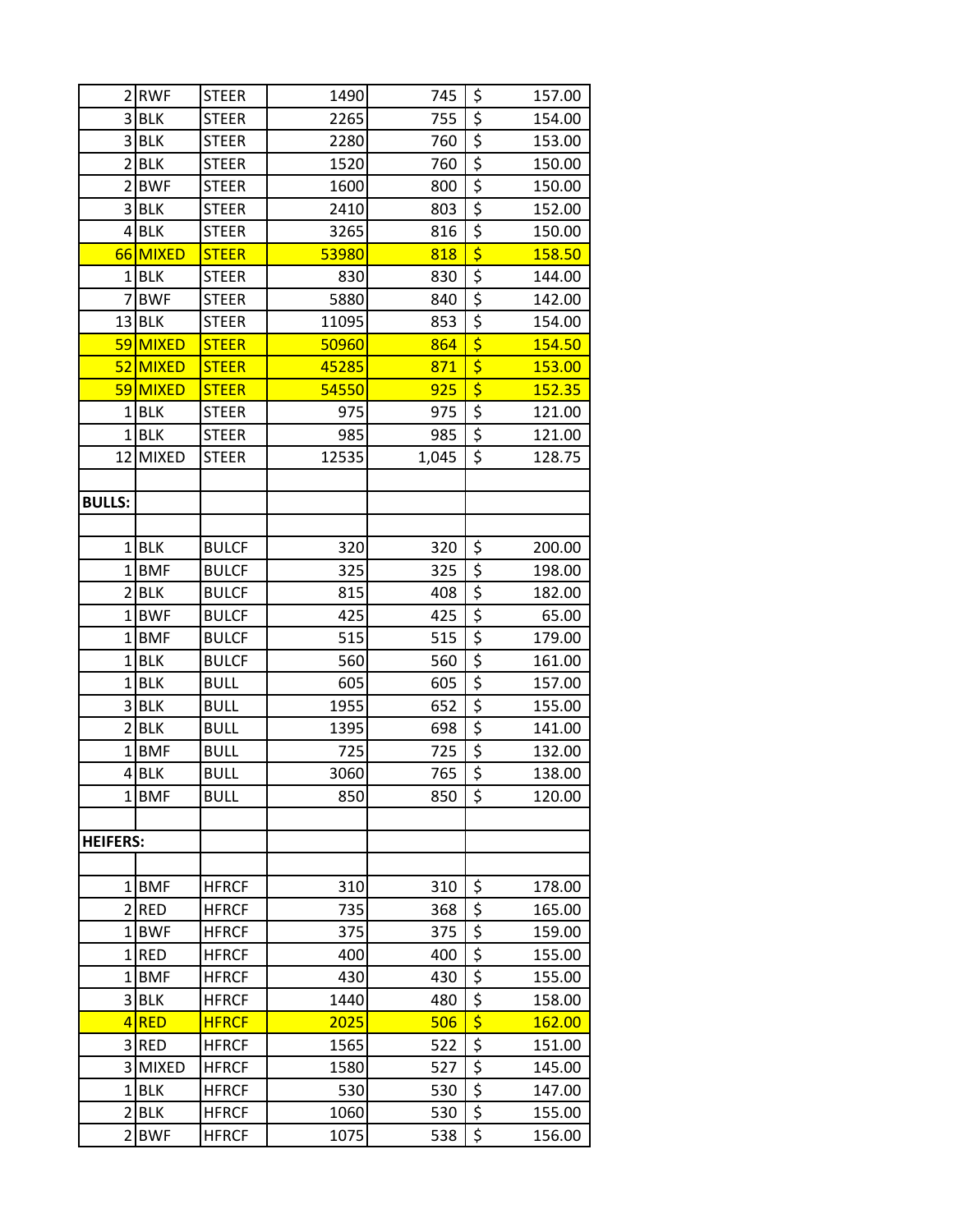|                | 5BLK            | <b>HFRCF</b> | 2690       | 538        | \$                              | 144.00         |
|----------------|-----------------|--------------|------------|------------|---------------------------------|----------------|
|                | $1$ <b>BWF</b>  | <b>HFRCF</b> | 545        | 545        | $\overline{\boldsymbol{\zeta}}$ | 138.00         |
|                | $1$ BLK         | <b>HFRCF</b> | 565        | 565        | \$                              | 138.00         |
|                | $3$ BLK         | <b>HFRCF</b> | 1715       | 572        | \$                              | 155.00         |
|                | 1RMF            | <b>HFRCF</b> | 590        | 590        | $\overline{\xi}$                | 146.00         |
| 1              | <b>BWF</b>      | <b>HFRCF</b> | 595        | 595        | $\overline{\xi}$                | 140.00         |
|                | $2$ <b>BLK</b>  | <b>HFR</b>   | 1215       | 608        | $\overline{\xi}$                | 142.00         |
| 2              | <b>BLK</b>      | <b>HFR</b>   | 1245       | 623        | \$                              | 145.00         |
| 1              | BLK             | <b>HFR</b>   | 625        | 625        | $\overline{\boldsymbol{\zeta}}$ | 131.00         |
|                | 4RED            | <b>HFR</b>   | 2525       | 631        | $\overline{\boldsymbol{\zeta}}$ | 140.50         |
|                | 3 MIXED         | <b>HFR</b>   | 1895       | 632        | $\overline{\xi}$                | 146.00         |
|                | $12$ BLK        | <b>HFR</b>   | 8090       | 674        | $\overline{\xi}$                | 143.00         |
| 3              | <b>MIXED</b>    | <b>HFR</b>   | 2145       | 715        | $\overline{\boldsymbol{\zeta}}$ | 132.00         |
|                | 3 WF            | <b>HFR</b>   | 2195       | 732        | $\overline{\boldsymbol{\zeta}}$ | 131.00         |
| $\overline{2}$ | <b>BLK</b>      | <b>HFR</b>   | 1515       | 758        | $\overline{\boldsymbol{\zeta}}$ | 137.00         |
|                | 64 MIXED        | <b>HFR</b>   | 49140      | 768        | \$                              | 148.35         |
| 20             | <b>BLK</b>      | <b>HFR</b>   | 16225      | 811        | $\overline{\xi}$                | 140.00         |
| 1              | BLK             | <b>HFR</b>   | 825        | 825        | $\overline{\xi}$                | 118.00         |
|                | $1$ <b>BMF</b>  | <b>HFR</b>   | 835        | 835        | \$                              | 110.00         |
| 1              | <b>BLK</b>      | <b>HFR</b>   | 850        | 850        | \$                              | 138.00         |
|                | 8BLK            | <b>HFR</b>   | 7055       | 882        | \$                              | 136.50         |
|                |                 |              |            |            |                                 |                |
| COWS:          |                 |              |            |            |                                 |                |
|                |                 |              |            |            |                                 |                |
| 1              | <b>BMF</b>      | COW          | 810        | 810        | \$                              | 25.00          |
|                | $1$ RED         | COW          | 840        | 840        | $\overline{\xi}$                | 59.00          |
|                | 1RED            | COW          | 865        | 865        | $\overline{\boldsymbol{\zeta}}$ | 69.00          |
|                | 1BMF            | COW          | 875        | 875        | \$<br>$\overline{\xi}$          | 37.00          |
|                | $1$ HOL         | COW          | 890        | 890        | $\overline{\xi}$                | 31.00          |
|                | $1$ BLK<br>1BLK | COW<br>COW   | 900<br>915 | 900<br>915 | $\overline{\xi}$                | 84.00<br>66.00 |
| 1              | <b>BLK</b>      | COW          | 934        | 934        | \$                              | 121.00         |
|                | $1$ BLK         | COW          | 934        | 934        | $\overline{\xi}$                | 121.00         |
|                | 1BLK            | COW          | 934        | 934        | $\overline{\boldsymbol{\zeta}}$ | 121.00         |
|                | 1BLK            | COW          | 934        | 934        | \$                              | 121.00         |
| $1\vert$       | <b>GREY</b>     | COW          | 940        | 940        | $\overline{\xi}$                | 65.00          |
|                | 1RED            | COW          | 950        | 950        | $\overline{\xi}$                | 66.00          |
|                | 1CHAR           | COW          | 965        | 965        | \$                              | 61.00          |
| 1              | <b>RED</b>      | COW          | 965        | 965        | $\overline{\boldsymbol{\zeta}}$ | 66.00          |
|                | $1$ RED         | COW          | 980        | 980        | \$                              | 51.00          |
| 1              | <b>BLK</b>      | COW          | 1000       | 1,000      | \$                              | 39.00          |
|                | $1$ RED         | COW          | 1015       | 1,015      | $\overline{\xi}$                | 66.00          |
|                | 1RED            | COW          | 1020       | 1,020      | $\overline{\boldsymbol{\zeta}}$ | 69.00          |
| 1              | <b>RWF</b>      | COW          | 1045       | 1,045      | $\overline{\xi}$                | 56.00          |
|                | 1RMF            | COW          | 1045       | 1,045      | \$                              | 56.00          |
| $\mathbf{1}$   | <b>BLK</b>      | COW          | 1050       | 1,050      | $\overline{\boldsymbol{\zeta}}$ | 55.00          |
| $1\vert$       | <b>BMF</b>      | COW          | 1050       | 1,050      | \$                              | 66.00          |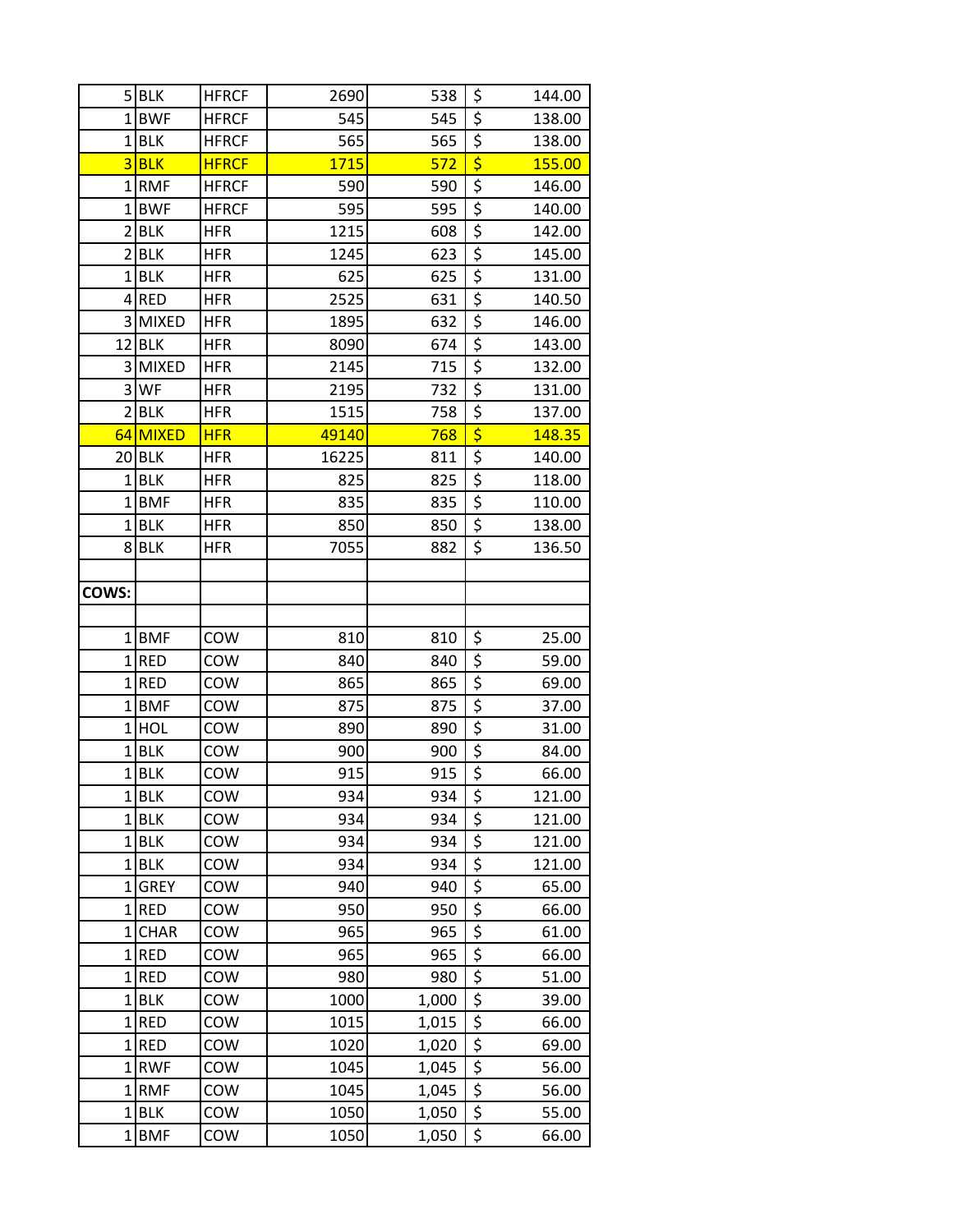|                | $1$ RED        | COW        | 1065         | 1,065          | \$                                        | 71.00          |
|----------------|----------------|------------|--------------|----------------|-------------------------------------------|----------------|
|                | $1$ BLK        | COW        | 1125         | 1,125          | $\overline{\xi}$                          | 86.00          |
|                | $1$ BLK        | COW        | 1140         | 1,140          | $\overline{\xi}$                          | 51.00          |
| $\mathbf{1}$   | BLK            | COW        | 1140         | 1,140          | \$                                        | 76.00          |
| $\mathbf{1}$   | <b>BLK</b>     | COW        | 1140         | 1,140          | $\overline{\xi}$                          | 74.00          |
| 1              | <b>BLK</b>     | COW        | 1165         | 1,165          | $\overline{\xi}$                          | 84.00          |
|                | $1$ BLK        | COW        | 1170         | 1,170          | \$                                        | 66.00          |
| $\mathbf 1$    | BLK            | COW        | 1170         | 1,170          | $\frac{1}{5}$                             | 61.00          |
|                | $1$ BLK        | COW        | 1185         | 1,185          | \$                                        | 61.00          |
| $\mathbf 1$    | <b>RED</b>     | COW        | 1200         | 1,200          | $\overline{\xi}$                          | 79.00          |
|                | 1RMF           | COW        | 1203         | 1,203          | $\overline{\boldsymbol{\zeta}}$           | 73.00          |
|                | 1RMF           | COW        | 1203         | 1,203          | $\overline{\xi}$                          | 73.00          |
| 1              | RED            | COW        | 1205         | 1,205          | \$                                        | 75.00          |
| $\mathbf{1}$   | BLK            | COW        | 1230         | 1,230          | \$                                        | 111.00         |
| $\mathbf 1$    | <b>BLK</b>     | COW        | 1230         | 1,230          | \$                                        | 50.00          |
|                | $1$ RMF        | COW        | 1233         | 1,233          | \$                                        | 63.00          |
|                | $1$ RMF        | COW        | 1233         | 1,233          | $\overline{\boldsymbol{\zeta}}$           | 63.00          |
|                | $1$ BLK        | COW        | 1235         | 1,235          | $\overline{\xi}$                          | 76.00          |
| $\mathbf 1$    | <b>BLK</b>     | COW        | 1235         | 1,235          | $\overline{\xi}$                          | 76.00          |
| 1              | <b>RWF</b>     | COW        | 1240         | 1,240          | \$                                        | 75.00          |
| 1              | RED            | COW        | 1240         | 1,240          | $\overline{\boldsymbol{\zeta}}$           | 65.00          |
|                | $1$ <b>BMF</b> | COW        | 1250         | 1,250          | $\overline{\boldsymbol{\zeta}}$           | 75.00          |
|                | 1RMF           | COW        | 1250         | 1,250          | $\overline{\boldsymbol{\zeta}}$           | 68.00          |
| $\overline{1}$ | RED            | COW        | 1260         | 1,260          | $\overline{\xi}$                          | 68.00          |
| 1              | RMF            | COW        | 1260         | 1,260          | \$                                        | 77.00          |
|                | $1$ BLK        | COW        | 1260         | 1,260          | $\frac{5}{5}$                             | 49.00          |
| $\mathbf 1$    | <b>BLK</b>     | COW        | 1275         | 1,275          |                                           | 46.00          |
| 1              | <b>BLK</b>     | COW        | 1280         | 1,280          | \$                                        | 78.00          |
| $\overline{1}$ | <b>BMF</b>     | COW        | 1280         | 1,280          | $\overline{\xi}$                          | 79.00          |
| 1              | <b>BWF</b>     | COW        | 1285         | 1,285          | $\overline{\xi}$                          | 84.00          |
|                | 1BLK           | COW        | 1290         | 1,290          | $\overline{\boldsymbol{\varsigma}}$       | 78.00          |
|                | 1BLK           | COW        | 1295         | 1,295          | \$                                        | 77.00          |
|                | 1RED           | COW        | 1295         | 1,295          | $\overline{\xi}$                          | 78.00          |
|                | 1BMF           | COW        | 1300         | 1,300          | \$                                        | 77.00          |
|                | 1RWF           | COW        | 1330         | 1,330          | \$<br>$\overline{\boldsymbol{\zeta}}$     | 78.00          |
|                | 1BMF           | COW        | 1335         | 1,335          |                                           | 66.00          |
| 1              | $1$ RED<br>RED | COW<br>COW | 1340<br>1340 | 1,340<br>1,340 | \$<br>$\overline{\boldsymbol{\varsigma}}$ | 68.00<br>68.00 |
| 1              | <b>BMF</b>     | COW        | 1375         | 1,375          | \$                                        | 66.00          |
|                | $1$ BLK        | COW        | 1375         | 1,375          | \$                                        | 81.00          |
| 1              | <b>BLK</b>     | COW        | 1395         | 1,395          | $\overline{\boldsymbol{\zeta}}$           | 73.00          |
|                | 1RMF           | COW        | 1420         | 1,420          | \$                                        | 77.00          |
|                | 1RMF           | COW        | 1420         | 1,420          | \$                                        | 77.00          |
| 1              | <b>BMF</b>     | COW        | 1465         | 1,465          | \$                                        | 76.00          |
|                | 1BLK           | COW        | 1485         | 1,485          | $\overline{\boldsymbol{\zeta}}$           | 71.00          |
| 1              | <b>BMF</b>     | COW        | 1585         | 1,585          | $\overline{\xi}$                          | 86.00          |
|                |                |            |              |                |                                           |                |
|                |                |            |              |                |                                           |                |